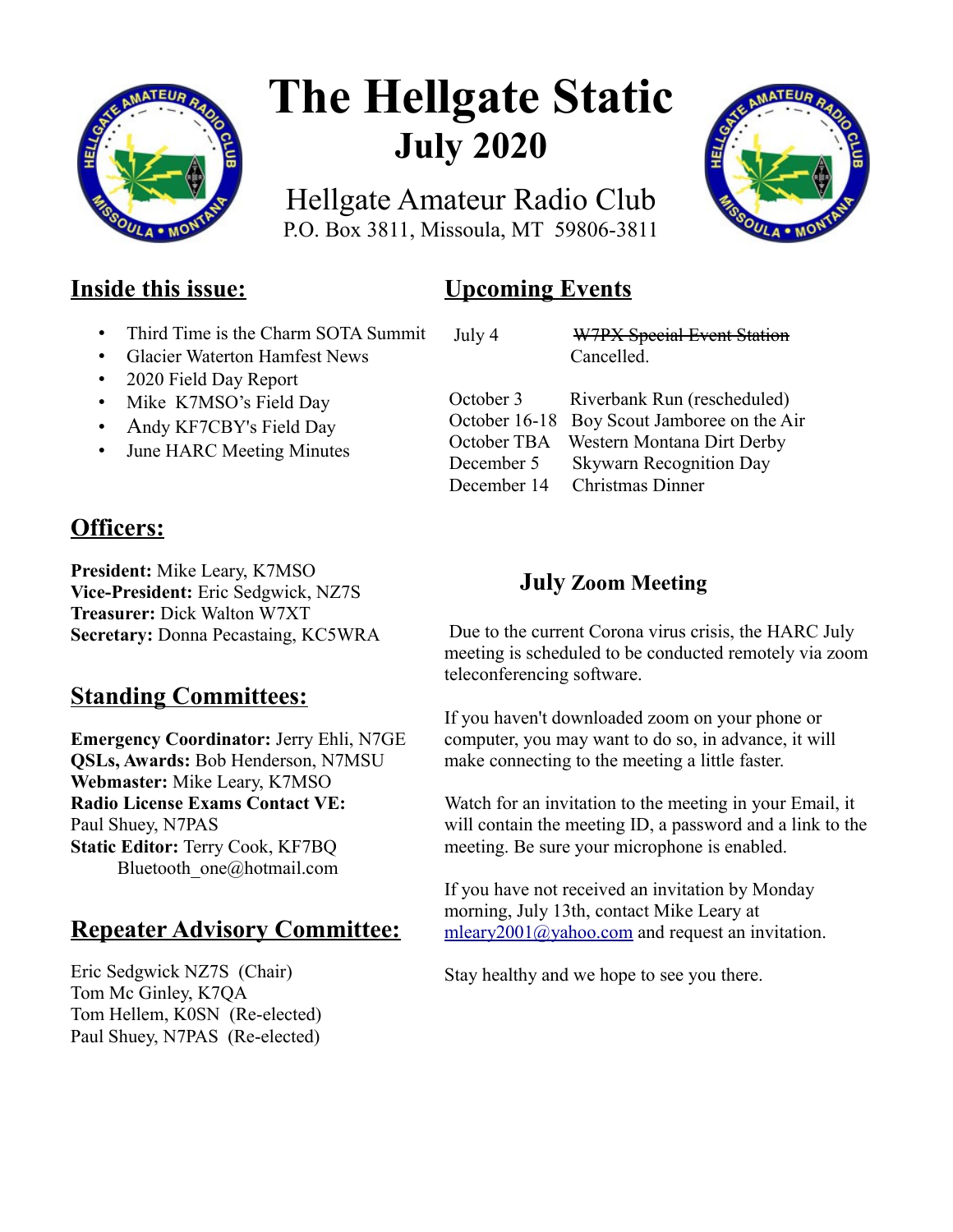#### **Third Time is the Charm - First SOTA Summit**!

From K7VK, Vick

Congratulations to new HARC member **KJ7OKW**, George for completing his first Summits on the Air (SOTA) activation. George had tried two other summits previously including Mount Jumbo but was unable to get the 4 simplex contacts necessary for summit points. His four 2-meter FM contacts from Big Hole Peak, north of Plains qualified him for activating that summit. He completed those QSO's on July 5 with **K7VK**, **K7MTD** and **K7PGS** in Missoula and **W1KGK** near Plains. The Missoula contacts are over 75 miles. Not bad for a handheld from the summit.

Monitoring and connecting on 146.52 MHz can really help those folks on a summit looking for contacts. Also, ALERTS and SPOTS of SOTA stations can be found at **[https://sotawatch.sota.org.uk/.](https://sotawatch.sota.org.uk/)** You don't have to participate in the SOTA program to assist the summit activators. It's another good reason to place 146.52 in your scan list.

### **Glacier Waterton Hamfest News**

The Glacier Waterton Hamfest will be held this year however it will be scaled back due to Corona virus concerns. The registration fee will be waived for this years attendees, and those who have already preregistered can have their fee applied to the 2021 hamfest or may request a refund. Drawings for the major amateur radio prizes will not be held this year.

## **2020 Field Day Report**



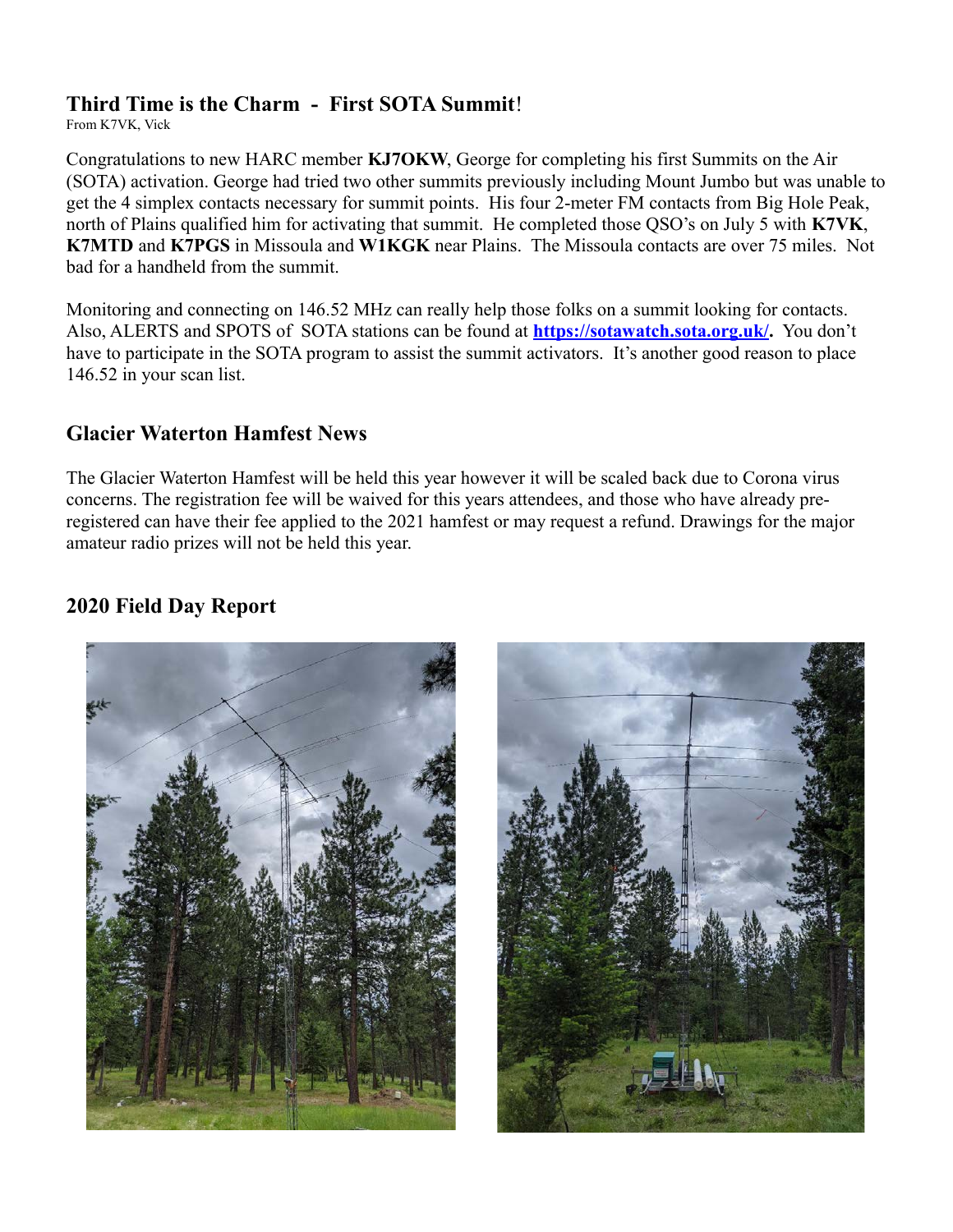

K7QA operating Field Day 2020



## **Call: [W7PX](https://3830scores.com/findcall.php?call=W7PX) Operator(s): [KØSN](https://3830scores.com/findcall.php?call=K0SN) [K7QA](https://3830scores.com/findcall.php?call=K7QA) [KF7CBY](https://3830scores.com/findcall.php?call=KF7CBY) [NZ7S](https://3830scores.com/findcall.php?call=NZ7S) Station: W7PX**

Class: **2A LP** QTH: MT Operating Time (hrs): 24

Summary: [Compare Scores](https://3830scores.com/comparescores.php?arg=Hecva9zJmsaab&call=W7PX) Band CW Qs Ph Qs Dig Qs 160: 80: 16 40: 352 402 20: 660 463 15: 116 160 Total: **1144 1025 0** Total Score **6,626**

#### **Mike Leary K7MSO's Field Day from home:**

I enjoyed Saturday, especially Saturday night. The CW stations were really jammed together, especially on 40 m. I did not bust many pileups, just moved on up and down the band. I tried to send the Winlink messages Saturday night but most channels I tried were busy, so I waited until Sunday Morning to get 4 more messages out the door in one connection using ARDOP.

Reception Sunday was much quieter and I could easily get back east without many pileups. Seems to me many stations dropped out after Saturday night. I was having so much fun I was bummed when it ended.

I had 95 contacts. Preliminary score is 646 including 290 bonus points ( Formal msg to Sect Man, 4 formal msgs, social media, web entry).